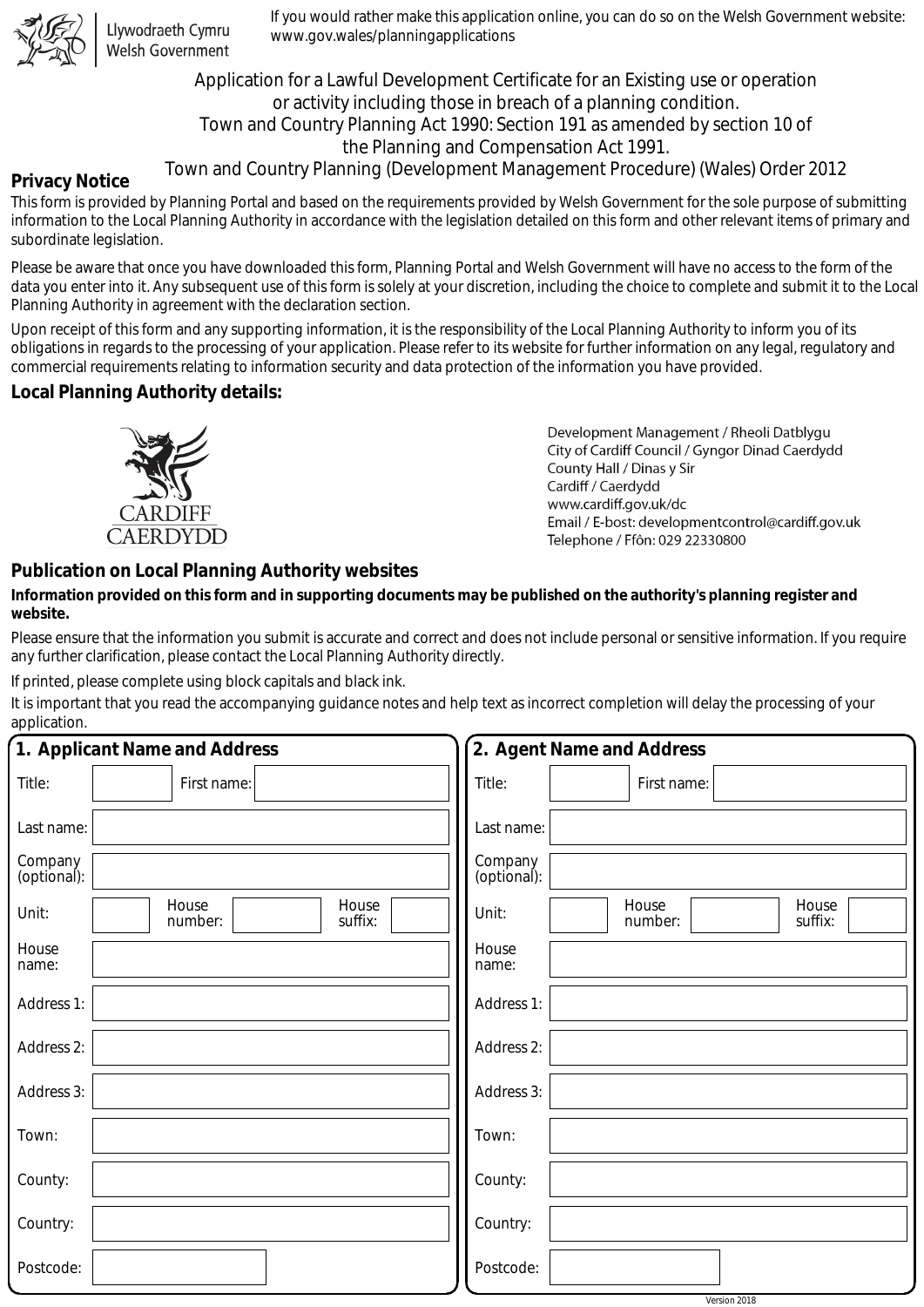| 3. Site Details                                                 |                                                                        |                                                                                                                                                    |     | 4. Pre-application Advice                                                                                                             |     |                                                                                     |                                               |  |
|-----------------------------------------------------------------|------------------------------------------------------------------------|----------------------------------------------------------------------------------------------------------------------------------------------------|-----|---------------------------------------------------------------------------------------------------------------------------------------|-----|-------------------------------------------------------------------------------------|-----------------------------------------------|--|
| Please provide the full postal address of the application site. |                                                                        |                                                                                                                                                    |     | Has pre-application advice been sought from the local<br>authority about this application?                                            |     |                                                                                     |                                               |  |
| Unit:                                                           | House<br>number:                                                       | House<br>suffix:                                                                                                                                   |     |                                                                                                                                       |     |                                                                                     | Yes<br>No                                     |  |
| House<br>name:                                                  |                                                                        |                                                                                                                                                    |     | If Yes, please complete the following information about the advice<br>you were given. (This will help the authority to deal with this |     |                                                                                     |                                               |  |
| Address 1:                                                      |                                                                        |                                                                                                                                                    |     | application more efficiently).                                                                                                        |     | Please tick if the full contact details are not                                     |                                               |  |
| Address 2:                                                      |                                                                        |                                                                                                                                                    |     |                                                                                                                                       |     |                                                                                     | known, and then complete as much as possible: |  |
| Town:                                                           |                                                                        |                                                                                                                                                    |     | Officer name:                                                                                                                         |     |                                                                                     |                                               |  |
| County:                                                         |                                                                        |                                                                                                                                                    |     | Reference:                                                                                                                            |     |                                                                                     |                                               |  |
| Postcode<br>(optional):                                         |                                                                        |                                                                                                                                                    |     |                                                                                                                                       |     |                                                                                     |                                               |  |
|                                                                 |                                                                        | If you cannot provide a postcode, the description of site location<br>must be completed. Please provide the most accurate site                     |     | Date (DD/MM/YYYY):                                                                                                                    |     |                                                                                     |                                               |  |
|                                                                 | the North of the Post Office".                                         | description you can, to help locate the site - for example "field to                                                                               |     |                                                                                                                                       |     | (must be pre-application submission)<br>Details of pre-application advice received? |                                               |  |
| Easting:                                                        |                                                                        | Northing:                                                                                                                                          |     |                                                                                                                                       |     |                                                                                     |                                               |  |
| Description:                                                    |                                                                        |                                                                                                                                                    |     |                                                                                                                                       |     |                                                                                     |                                               |  |
|                                                                 |                                                                        |                                                                                                                                                    |     |                                                                                                                                       |     |                                                                                     |                                               |  |
|                                                                 |                                                                        |                                                                                                                                                    |     |                                                                                                                                       |     |                                                                                     |                                               |  |
|                                                                 |                                                                        |                                                                                                                                                    |     |                                                                                                                                       |     |                                                                                     |                                               |  |
|                                                                 | Please state the applicant's interest in the land:                     | 5. Lawful Development Certificate - Interest In Land                                                                                               |     |                                                                                                                                       |     |                                                                                     |                                               |  |
|                                                                 | Yes<br>No                                                              |                                                                                                                                                    | Yes | No                                                                                                                                    |     |                                                                                     | Yes<br>No                                     |  |
| Owner:                                                          |                                                                        | Lessee:<br>If Yes to Lessee or Occupier please give details of the owner and state whether they have been informed in writing of this application: |     |                                                                                                                                       |     | Occupier:                                                                           |                                               |  |
|                                                                 |                                                                        |                                                                                                                                                    |     |                                                                                                                                       |     |                                                                                     | Have they been informed                       |  |
| Name                                                            |                                                                        |                                                                                                                                                    |     | <b>Address</b>                                                                                                                        |     |                                                                                     | in writing of the application<br>Yes<br>No    |  |
|                                                                 |                                                                        |                                                                                                                                                    |     |                                                                                                                                       |     |                                                                                     |                                               |  |
|                                                                 |                                                                        |                                                                                                                                                    |     |                                                                                                                                       |     |                                                                                     |                                               |  |
|                                                                 |                                                                        | If No to all the above, please give name and address of anyone you know who has an interest in the land:                                           |     |                                                                                                                                       |     |                                                                                     |                                               |  |
|                                                                 |                                                                        |                                                                                                                                                    |     | State the nature                                                                                                                      |     | State whether they                                                                  |                                               |  |
| Name                                                            |                                                                        | Address                                                                                                                                            |     | have been informed<br>of their interest<br>about this application<br>(if known)<br>Yes<br>No.                                         |     | If No, please<br>explain why not                                                    |                                               |  |
|                                                                 |                                                                        |                                                                                                                                                    |     |                                                                                                                                       |     |                                                                                     |                                               |  |
|                                                                 |                                                                        |                                                                                                                                                    |     |                                                                                                                                       |     |                                                                                     |                                               |  |
|                                                                 |                                                                        |                                                                                                                                                    |     |                                                                                                                                       |     |                                                                                     |                                               |  |
|                                                                 |                                                                        |                                                                                                                                                    |     |                                                                                                                                       |     |                                                                                     |                                               |  |
|                                                                 |                                                                        |                                                                                                                                                    |     |                                                                                                                                       |     |                                                                                     |                                               |  |
|                                                                 |                                                                        |                                                                                                                                                    |     |                                                                                                                                       |     |                                                                                     |                                               |  |
|                                                                 |                                                                        |                                                                                                                                                    |     |                                                                                                                                       |     |                                                                                     |                                               |  |
|                                                                 |                                                                        |                                                                                                                                                    |     |                                                                                                                                       |     |                                                                                     |                                               |  |
|                                                                 | 6. Authority Employee / Member<br>With respect to the Authority, I am: |                                                                                                                                                    |     |                                                                                                                                       |     |                                                                                     |                                               |  |
| a) a member of staff                                            |                                                                        | c) related to a member of staff                                                                                                                    |     |                                                                                                                                       |     |                                                                                     | Do any of these statements apply to you?      |  |
| b) an elected member                                            |                                                                        | d) related to an elected member<br>If Yes, please provide details of the name, relationship and role                                               |     |                                                                                                                                       | Yes |                                                                                     | No                                            |  |
|                                                                 |                                                                        |                                                                                                                                                    |     |                                                                                                                                       |     |                                                                                     |                                               |  |
|                                                                 |                                                                        |                                                                                                                                                    |     |                                                                                                                                       |     |                                                                                     |                                               |  |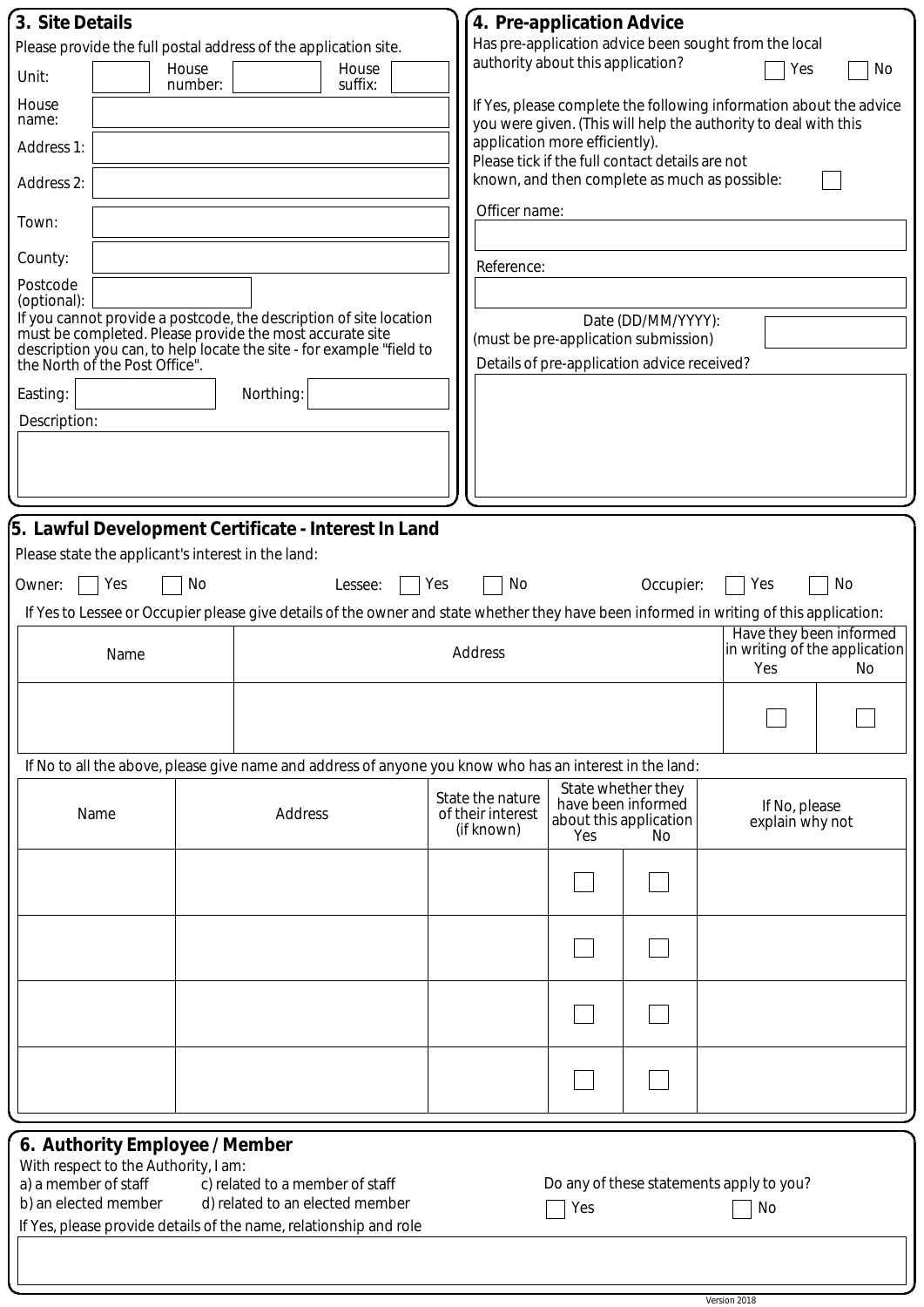|                                                                                                                                                                                                                                       | 7. Description of Use, Building Works or Activity                                                                                                                                                                                                                                                                                     |  | 8. Description of Existing Use, Building Works or Activity                                                                      |  |  |  |
|---------------------------------------------------------------------------------------------------------------------------------------------------------------------------------------------------------------------------------------|---------------------------------------------------------------------------------------------------------------------------------------------------------------------------------------------------------------------------------------------------------------------------------------------------------------------------------------|--|---------------------------------------------------------------------------------------------------------------------------------|--|--|--|
|                                                                                                                                                                                                                                       | Please state for which of these you need a lawful development<br>certificate/building works (you must tick at least one option):                                                                                                                                                                                                      |  | What is the existing site use(s) for which the certificate of<br>lawfulness is being sought? Please fully describe each use and |  |  |  |
|                                                                                                                                                                                                                                       | No.<br>An existing use:<br>Yes                                                                                                                                                                                                                                                                                                        |  | state which part of the land the use relates to:                                                                                |  |  |  |
|                                                                                                                                                                                                                                       | No<br>Yes<br>Existing building works:                                                                                                                                                                                                                                                                                                 |  |                                                                                                                                 |  |  |  |
|                                                                                                                                                                                                                                       | An existing use, building work or<br>No<br>Yes<br>activity in breach of a condition:                                                                                                                                                                                                                                                  |  |                                                                                                                                 |  |  |  |
|                                                                                                                                                                                                                                       | Being a use, building works or activity which is still going on at the<br>date of this application<br>If Yes to either 'an existing use' or 'an existing use in breach of a<br>condition', please state which one of the Use Classes of the Town<br>and Country Planning (Use Classes) Order 1987 (as amended) the<br>use relates to: |  |                                                                                                                                 |  |  |  |
|                                                                                                                                                                                                                                       | 9. Grounds For Application For A Lawful Development Certificate                                                                                                                                                                                                                                                                       |  |                                                                                                                                 |  |  |  |
| Please state under what grounds is the certificate sought (you must tick at least one box):                                                                                                                                           |                                                                                                                                                                                                                                                                                                                                       |  |                                                                                                                                 |  |  |  |
|                                                                                                                                                                                                                                       | The use began more than 10 years before the date of this application.                                                                                                                                                                                                                                                                 |  |                                                                                                                                 |  |  |  |
|                                                                                                                                                                                                                                       | The use, building works or activity in breach of condition began more than 10 years before the date of this application.                                                                                                                                                                                                              |  |                                                                                                                                 |  |  |  |
| The use began within the last 10 years, as a result of a change of use not requiring planning permission, and there has not been a<br>change of use requiring planning permission in the last 10 years.                               |                                                                                                                                                                                                                                                                                                                                       |  |                                                                                                                                 |  |  |  |
|                                                                                                                                                                                                                                       | The building works (for instance, building or engineering works) were substantially completed more than four years before the date<br>of this application.                                                                                                                                                                            |  |                                                                                                                                 |  |  |  |
|                                                                                                                                                                                                                                       | The use as a single dwelling house began more than four years before the date of this application.                                                                                                                                                                                                                                    |  |                                                                                                                                 |  |  |  |
| Other - please specify (this might include claims that the change of use or building work was not development, or that it benefited<br>from planning permission granted under the Act or by the General Permitted Development Order). |                                                                                                                                                                                                                                                                                                                                       |  |                                                                                                                                 |  |  |  |
|                                                                                                                                                                                                                                       | If the certificate is sought on 'Other' grounds please give details:                                                                                                                                                                                                                                                                  |  |                                                                                                                                 |  |  |  |
|                                                                                                                                                                                                                                       |                                                                                                                                                                                                                                                                                                                                       |  |                                                                                                                                 |  |  |  |
|                                                                                                                                                                                                                                       |                                                                                                                                                                                                                                                                                                                                       |  |                                                                                                                                 |  |  |  |
|                                                                                                                                                                                                                                       |                                                                                                                                                                                                                                                                                                                                       |  |                                                                                                                                 |  |  |  |
|                                                                                                                                                                                                                                       |                                                                                                                                                                                                                                                                                                                                       |  |                                                                                                                                 |  |  |  |

| notice affecting the application site. Include its date and the number of any condition being breached: | If applicable, please give the reference number of any existing planning permission, lawful development certificate or enforcement |  |  |  |  |  |
|---------------------------------------------------------------------------------------------------------|------------------------------------------------------------------------------------------------------------------------------------|--|--|--|--|--|
| Reference<br>Condition<br>Number:<br>Number:                                                            | Date (DD/MM/YYYY):<br>(must be pre application submission)                                                                         |  |  |  |  |  |
| Please state why a Lawful Development Certificate should be granted:                                    |                                                                                                                                    |  |  |  |  |  |
|                                                                                                         |                                                                                                                                    |  |  |  |  |  |
|                                                                                                         |                                                                                                                                    |  |  |  |  |  |
|                                                                                                         |                                                                                                                                    |  |  |  |  |  |
|                                                                                                         |                                                                                                                                    |  |  |  |  |  |
|                                                                                                         |                                                                                                                                    |  |  |  |  |  |
|                                                                                                         |                                                                                                                                    |  |  |  |  |  |
|                                                                                                         |                                                                                                                                    |  |  |  |  |  |
|                                                                                                         |                                                                                                                                    |  |  |  |  |  |
|                                                                                                         |                                                                                                                                    |  |  |  |  |  |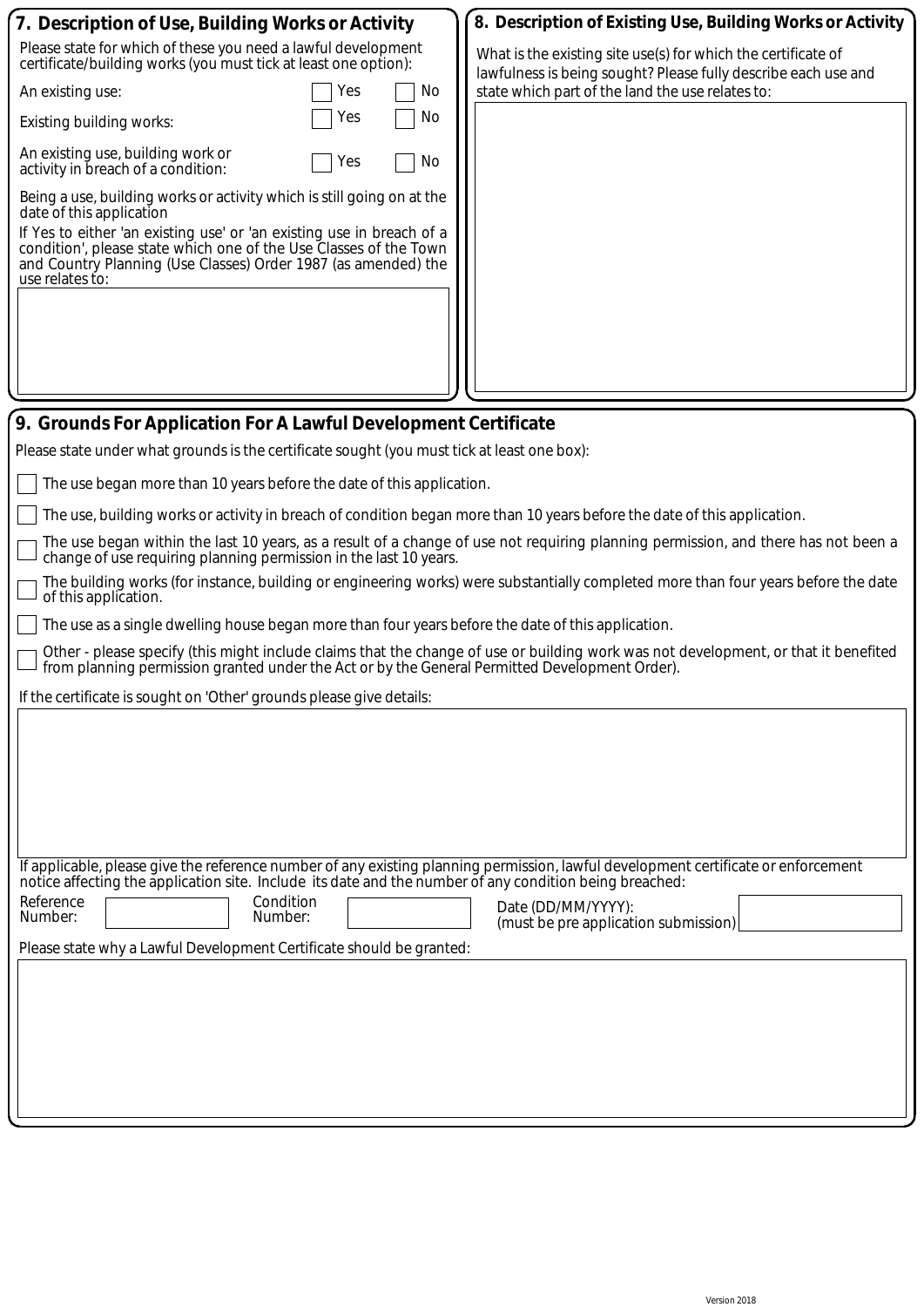| 10. Information In Support Of A Lawful Development Certificate                                                                                                                                                                                                                                                |              |                                           |     |     |  |
|---------------------------------------------------------------------------------------------------------------------------------------------------------------------------------------------------------------------------------------------------------------------------------------------------------------|--------------|-------------------------------------------|-----|-----|--|
| When was the use or activity begun, or the<br>building works substantially completed:                                                                                                                                                                                                                         | (DD/MM/YYYY) | (date must be pre-application submission) |     |     |  |
| In the case of an existing use or activity in breach of conditions has there been any interruption?                                                                                                                                                                                                           |              |                                           | Yes | No. |  |
| If Yes, please provide details of the dates, duration and any discontinuance of the development which is the subject of this application. If<br>your application is based on the claim that a use or activity has been ongoing for a period of years, please state exactly when any<br>interruption occurred: |              |                                           |     |     |  |
|                                                                                                                                                                                                                                                                                                               |              |                                           |     |     |  |
|                                                                                                                                                                                                                                                                                                               |              |                                           |     |     |  |
| In the case of an existing use of land, has there been any material change<br>of use of the land since the start of the use for which a certificate is sought?                                                                                                                                                |              |                                           | Yes | No. |  |
| If Yes please provide details?                                                                                                                                                                                                                                                                                |              |                                           |     |     |  |
|                                                                                                                                                                                                                                                                                                               |              |                                           |     |     |  |
| Does the application for a Certificate relate to a residential use where the number of residential units has changed?<br>If Yes, please complete the following table:                                                                                                                                         |              |                                           | Yes | No. |  |
| If you answered "yes" to the question above, please specify the existing and proposed number of market and affordable dwellings<br>on the attached plans.                                                                                                                                                     |              |                                           |     |     |  |